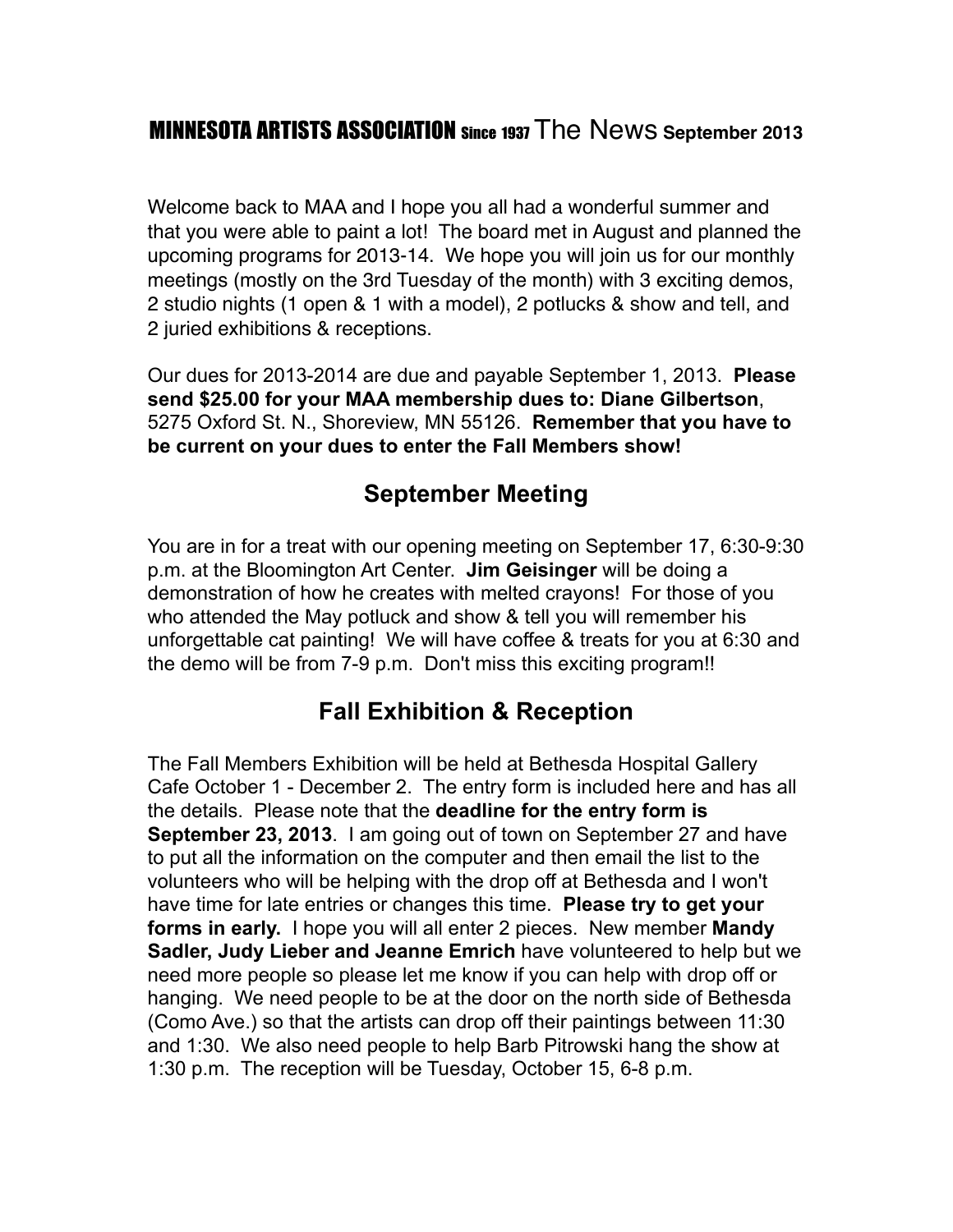#### **Member News**

Congratulations to **Jean Allen, Tom Dimock, Patricia Duncan, John Fleming, Judy Lieber, Jack O'Leary, & Emmy White** for being accepted into the State Fair! John Fleming's drawing sold the evening of the artist's preview and Jack O'Leary won an award and \$100 prize! Hope you can all go see the show and check out our fellow MAA artists' paintings! (email recipients: photo of Jack & painting attached.) Please let me know if I missed someone and I'll pass on the news separately!

**Tom Dimock** received an Honorable Mention in Aitkin at the Jacques Plein Air Competition and a Judges Choice award at the Red Wing Plein Air Festival. Tom also has a painting in the Wyoming National Watercolor Show. Congratulations, Tom! (email recipients: see attached photos.)

New member **Mandy Sadler** has 3 oil pieces in an NYC art show called "The Story of the Creative." She flew out there for the art reception the end of July. Her paintings are on display at the See Me Gallery in Long Island until Sept 10th. Congratulations to Mandy and welcome to MAA!

Congratulations to new member **Pat Oldham** who received a Special Merit Award for her piece in the Light, Space and Time online galleria's August show, "Botanicals".

**Emmy White (321), Tom Dimock (Studio 183), Rita Corrigan** & **Marjorie Moody (392)** will be open for **First Thursday** at the Northrup King Building (1500 Jackson St. NE Mpls) on **Thursday, September 5, 5-9 pm.**

**Marjorie Moody** along with 5 other artists are having an exhibition called Mapworks III at the Bloomington Theatre and Arts Center September 30 - October 4, 2013. The **Preview Party** with catered dinner and music is this **Thursday, August 29, 6-8 p.m.** Tickets (\$20.) can be purchased at the door.

# **Welcome New Members**

Welcome to **Pat Oldham** who recently joined MAA. Hope you will enter our Fall Members Exhibit and come to the September meeting so that we can get to know you!